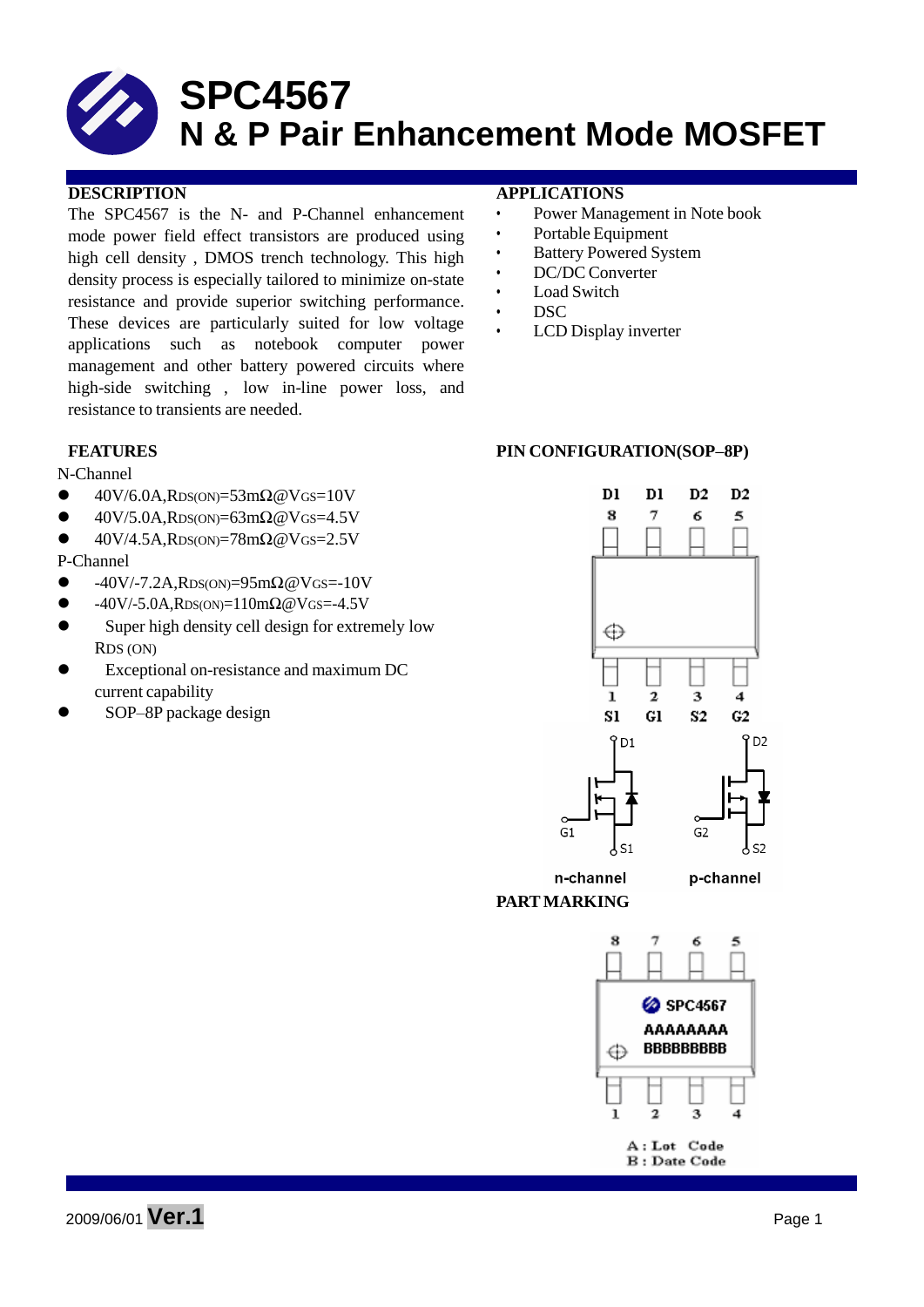#### **PIN DESCRIPTION**

| - ----- |                |                    |
|---------|----------------|--------------------|
| Pin     | <b>Symbol</b>  | <b>Description</b> |
|         | S <sub>1</sub> | Source 1           |
| ∍       | G1             | Gate 1             |
| 3       | S <sub>2</sub> | Source 2           |
| 4       | G2             | Gate 2             |
|         | D2             | Drain 2            |
| 6       | D2             | Drain 2            |
|         | D1             | Drain 1            |
| 8       |                | Drain 1            |
|         |                |                    |

#### **ORDERINGINFORMATION**

| <b>Part Number</b> | Package  | <b>Marking</b><br>Part |
|--------------------|----------|------------------------|
| SPC4567S8RGB       | $SOP-8P$ | SPC4567                |

※ SPC4567S8RGB 13" Tape Reel ; Pb – Free ; Halogen – Free

## **ABSOULTE MAXIMUM RATINGS**

(TA=25℃ Unless otherwise noted)

| <b>Parameter</b>                             |                     | <b>Symbol</b>          | <b>Typical</b>   |                  |                         |  |
|----------------------------------------------|---------------------|------------------------|------------------|------------------|-------------------------|--|
|                                              |                     |                        | <b>N-Channel</b> | <b>P-Channel</b> | Unit                    |  |
| Drain-Source Voltage                         |                     | <b>V<sub>DSS</sub></b> | 40               | -40              | V                       |  |
| Gate-Source Voltage                          |                     | <b>VGSS</b>            | 20               | $-20$            | V                       |  |
| Continuous Drain Current (TJ=150°C)          | $TA = 25^{\circ}C$  |                        | 6.0              | $-7.2$           | A                       |  |
|                                              | $Ta=70^{\circ}C$    | I <sub>D</sub>         | 5.0              | $-5.0$           |                         |  |
| <b>Pulsed Drain Current</b>                  |                     | <b>IDM</b>             | 25               | $-25$            | A                       |  |
| Continuous Source Current (Diode Conduction) |                     | <b>Is</b>              | 2.3              | $-2.3$           | A                       |  |
|                                              | $TA = 25^{\circ}C$  | P <sub>D</sub>         | 2.5              | 2.8              | W                       |  |
| <b>Power Dissipation</b>                     | $TA=70^{\circ}C$    |                        | 1.6              | 1.8              |                         |  |
| <b>Operating Junction Temperature</b>        |                     | T                      | $-55/150$        |                  | $\hat{C}$               |  |
| <b>Storage Temperature Range</b>             |                     | <b>TSTG</b>            | $-55/150$        |                  | $\mathrm{C}^{\circ}$    |  |
| Thermal Resistance-Junction to Ambient       | $T \leq 10$ sec     | $R\theta$ JA           | 50               | 52               | $\mathrm{C}/\mathrm{W}$ |  |
|                                              | <b>Steady State</b> |                        | 80               | 80               |                         |  |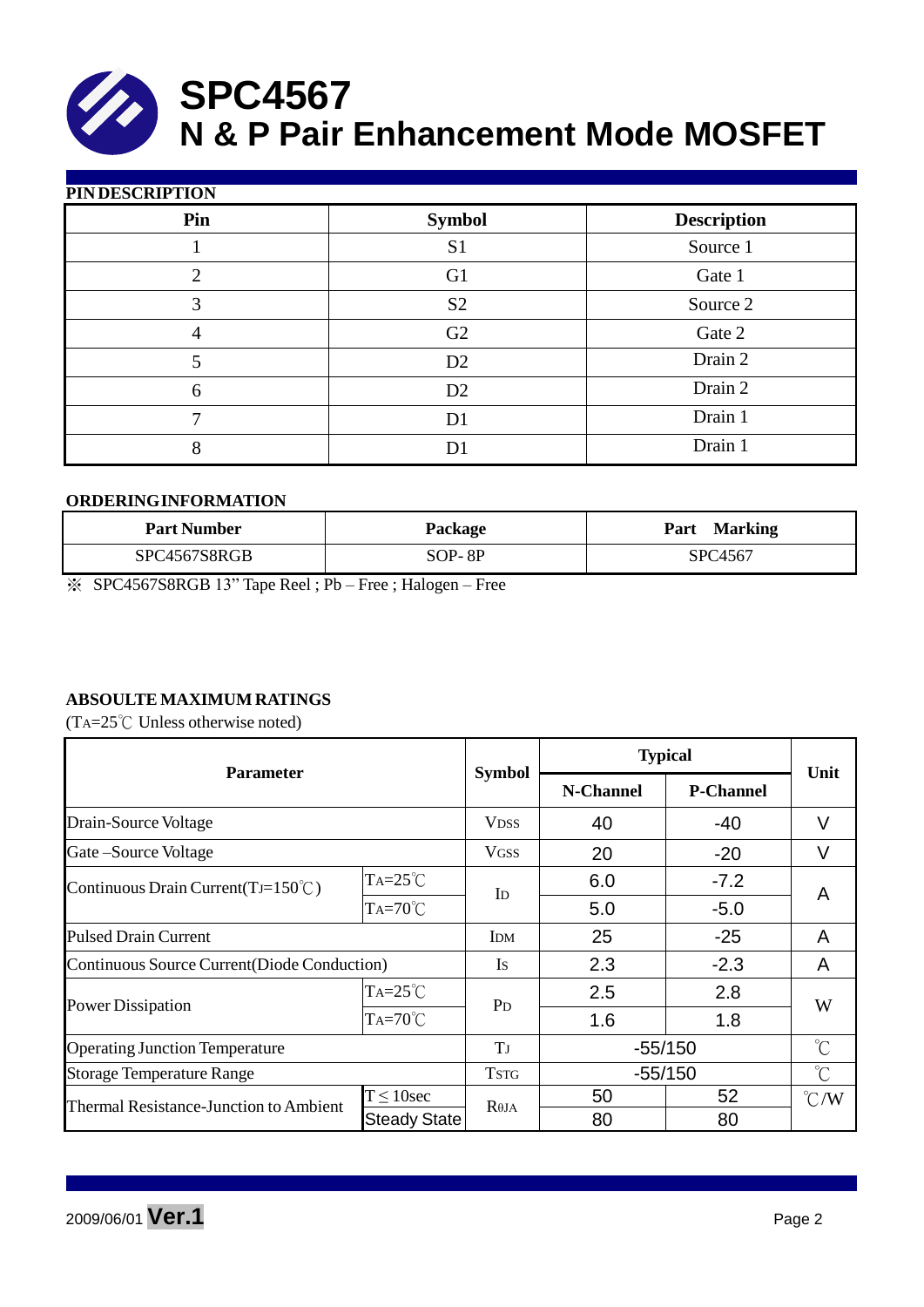# **ELECTRICAL CHARACTERISTICS ( NMOS )**

(TA=25℃ Unless otherwise noted)

| <b>Parameter</b>                | <b>Symbol</b>          | <b>Conditions</b>                                     |     | <b>Typ</b> | Max. | Unit      |  |  |  |
|---------------------------------|------------------------|-------------------------------------------------------|-----|------------|------|-----------|--|--|--|
| <b>Static</b>                   |                        |                                                       |     |            |      |           |  |  |  |
| Drain-Source Breakdown Voltage  | V(BR)DSS               | $V$ GS=0V,ID=250uA                                    | 40  |            |      | V         |  |  |  |
| Gate Threshold Voltage          | $V$ GS(th)             | $VDS=VGS$ , ID=250uA                                  | 0.5 |            | 1.0  |           |  |  |  |
| <b>Gate Leakage Current</b>     | <b>IGSS</b>            | $VDS=0V$ , $VGS=\pm 12V$                              |     |            | ±100 | nA        |  |  |  |
|                                 |                        | $V_{DS=40}V_{VGS=0}V$                                 |     |            | 1    | uA        |  |  |  |
| Zero Gate Voltage Drain Current | <b>IDSS</b>            | VDS=40V,VGS=0V<br>TJ=85°C                             |     |            | 5    |           |  |  |  |
| <b>On-State Drain Current</b>   | ID(on)                 | $VDS = 5V$ , $VGS = 4.5V$                             | 10  |            |      | A         |  |  |  |
|                                 | RDS(0n)                | $V$ GS= $10V$ , ID=6.0A                               |     | 42         | 53   | $m\Omega$ |  |  |  |
| Drain-Source On-Resistance      |                        | $V$ GS=4.5V,ID=5.0A                                   |     | 52         | 63   |           |  |  |  |
|                                 |                        | $V$ GS=2.5V,ID=4.5A                                   |     | 67         | 78   |           |  |  |  |
| Forward Transconductance        | gfs                    | $VDS=15V$ , ID=6.2A                                   |     | 13         |      | S         |  |  |  |
| Diode Forward Voltage           | <b>V</b> <sub>SD</sub> | $Is=2.3A$ , $VGS=0V$                                  |     | 0.8        | 1.2  | V         |  |  |  |
| <b>Dynamic</b>                  |                        |                                                       |     |            |      |           |  |  |  |
| <b>Total Gate Charge</b>        | Qg                     |                                                       |     | 16         | 24   | nC        |  |  |  |
| Gate-Source Charge              | Qgs                    | $VDS=15V$ , $VGS=10V$<br>$ID = 2A$                    |     | 3          |      |           |  |  |  |
| Gate-Drain Charge               | Qgd                    |                                                       |     | 2.5        |      |           |  |  |  |
| Turn-On Time                    | $td($ on $)$           |                                                       |     | 15         | 20   | nS        |  |  |  |
|                                 | tr                     | $VDD=15V,RL=15\Omega$<br>$ID = 1.0A$ , $V$ GEN= $10V$ |     | 6          | 12   |           |  |  |  |
|                                 | $td($ off $)$          | $RG=6\Omega$                                          |     | 10         | 20   |           |  |  |  |
| Turn-Off Time                   | tf                     |                                                       |     | 40         | 80   |           |  |  |  |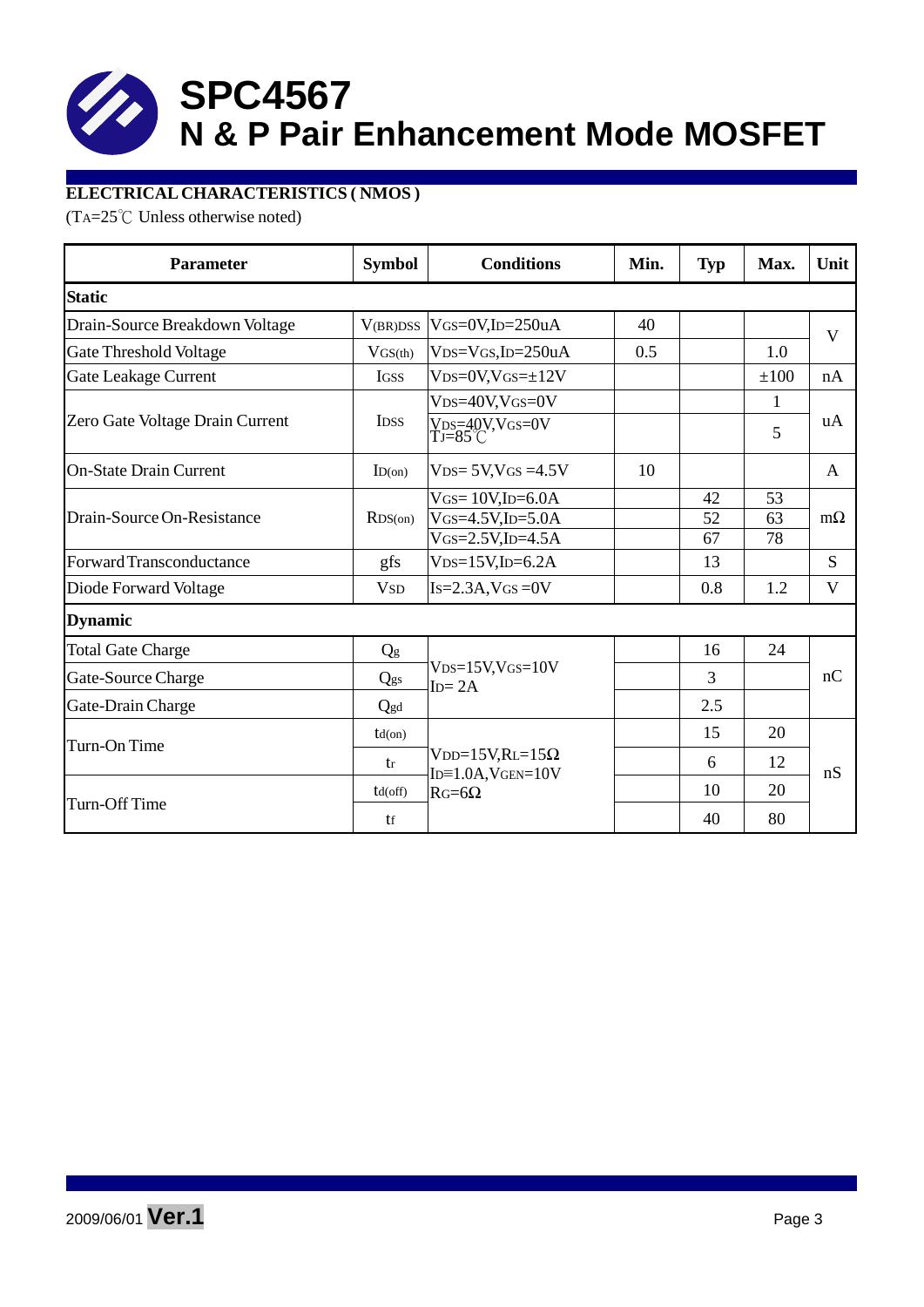# **ELECTRICAL CHARACTERISTICS ( PMOS )**

(TA=25℃ Unless otherwise noted)

| <b>Parameter</b>                    | <b>Symbol</b>               | <b>Conditions</b>                                             | Min.   | <b>Typ</b> | Max.   | Unit      |  |
|-------------------------------------|-----------------------------|---------------------------------------------------------------|--------|------------|--------|-----------|--|
| <b>Static</b>                       |                             |                                                               |        |            |        |           |  |
| Drain-Source Breakdown Voltage      | V <sub>(BR)</sub> DSS       | $V$ GS=0V,ID=-250uA                                           | $-40$  |            |        | V         |  |
| <b>Gate Threshold Voltage</b>       | $V$ GS(th)                  | $VDS=VGS$ , ID=-250uA                                         | $-0.8$ |            | $-2.5$ |           |  |
| <b>Gate Leakage Current</b>         | <b>IGSS</b>                 | $VDS = 0V$ , $VGS = \pm 20V$                                  |        |            | ±100   | nA        |  |
|                                     |                             | $VDS = -36V$ , $VGS = 0V$                                     |        |            | $-1$   | uA        |  |
| Zero Gate Voltage Drain Current     | <b>IDSS</b>                 | $V_{DS=-}36V,V$ GS=0V<br>Tj=85°C                              |        |            | $-5$   |           |  |
| <b>On-State Drain Current</b>       | ID(on)                      | $VDS = -5V$ , $VGS = -4.5V$                                   | $-10$  |            |        | A         |  |
| Drain-Source On-Resistance          | RDS(0n)                     | $V$ GS=-10V,ID=-7.2A                                          |        | 82         | 95     | $m\Omega$ |  |
|                                     |                             | $VGS = -4.5V$ , ID $= -5.0A$                                  |        | 95         | 110    |           |  |
| Forward Transconductance            | gfs                         | $VDS = -15V$ , ID $= -5.7A$                                   |        | 13         |        | S         |  |
| Diode Forward Voltage               | <b>V</b> <sub>SD</sub>      | $Is = -1.3A$ , $VGS = 0V$                                     |        | $-0.55$    | $-1.0$ | V         |  |
| <b>Dynamic</b>                      |                             |                                                               |        |            |        |           |  |
| <b>Total Gate Charge</b>            | Qg                          |                                                               |        | 9          | 12     | nC        |  |
| Gate-Source Charge                  | Qgs                         | $VDS = -15V$ , $VGS = -10V$<br>$ID = -3.5A$                   |        | 1.5        |        |           |  |
| Gate-Drain Charge                   | Qgd                         |                                                               |        | 2.0        |        |           |  |
| <b>Input Capacitance</b>            | $C$ iss                     |                                                               |        | 500        |        | pF        |  |
| <b>Output Capacitance</b>           | $\mathrm{C}$ <sub>oss</sub> | $VDS = -15V$ , $VGS = 0V$<br>$f=1$ MHz                        |        | 95         |        |           |  |
| <b>Reverse Transfer Capacitance</b> | C <sub>rss</sub>            |                                                               |        | 50         |        |           |  |
| Turn-On Time                        | $td($ on $)$                |                                                               |        | 8          | 20     | nS        |  |
|                                     | tr                          | $VDD = -15V, RL = 15\Omega$<br>$ID = -1.0A$ , $V$ GEN = - 10V |        | 10         | 20     |           |  |
| Turn-Off Time                       | $td($ off $)$               | $RG=6\Omega$                                                  |        | 30         | 35     |           |  |
|                                     | tf                          |                                                               |        | 15         | 20     |           |  |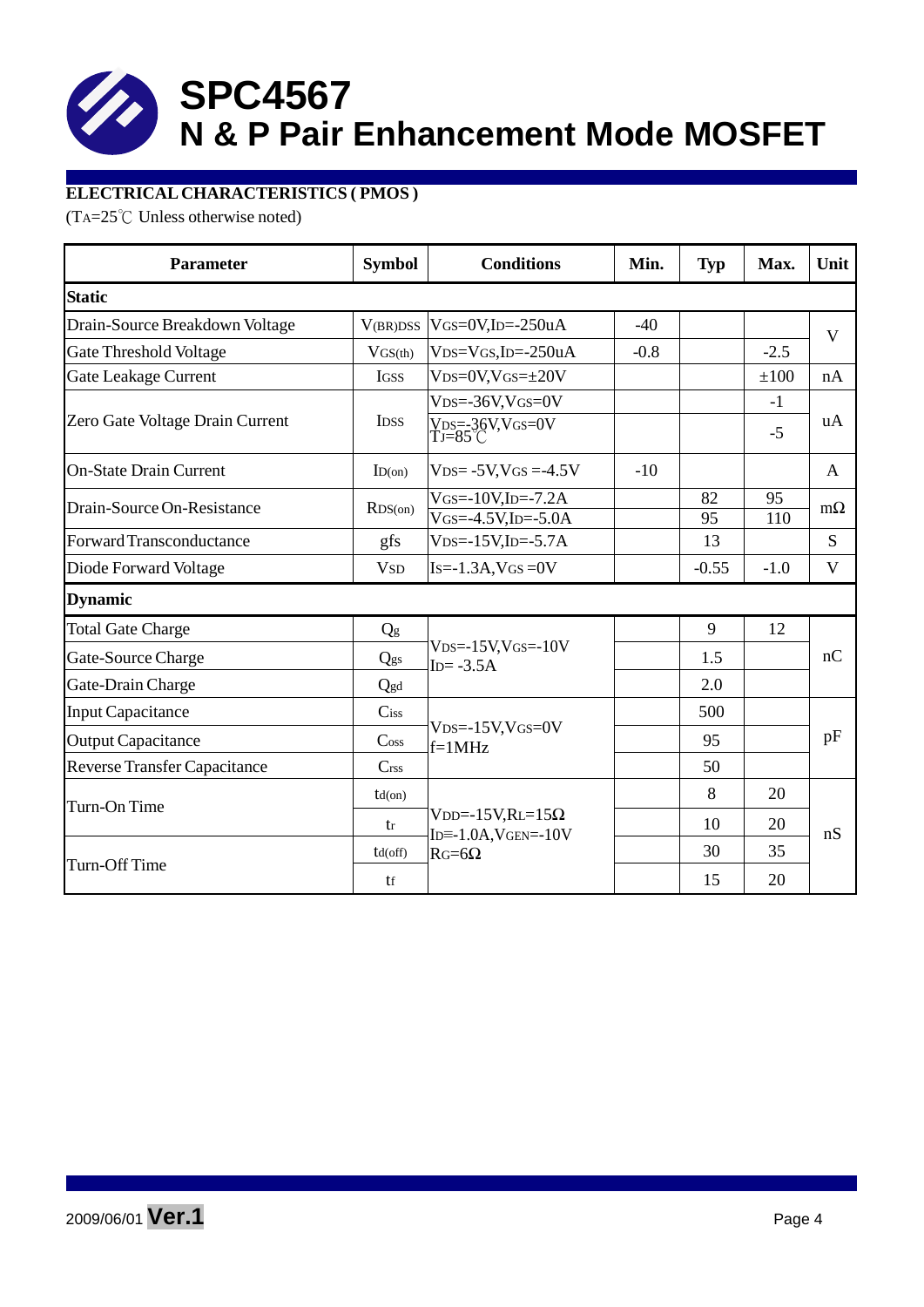#### **TYPICAL CHARACTERISTICS ( NMOS )**

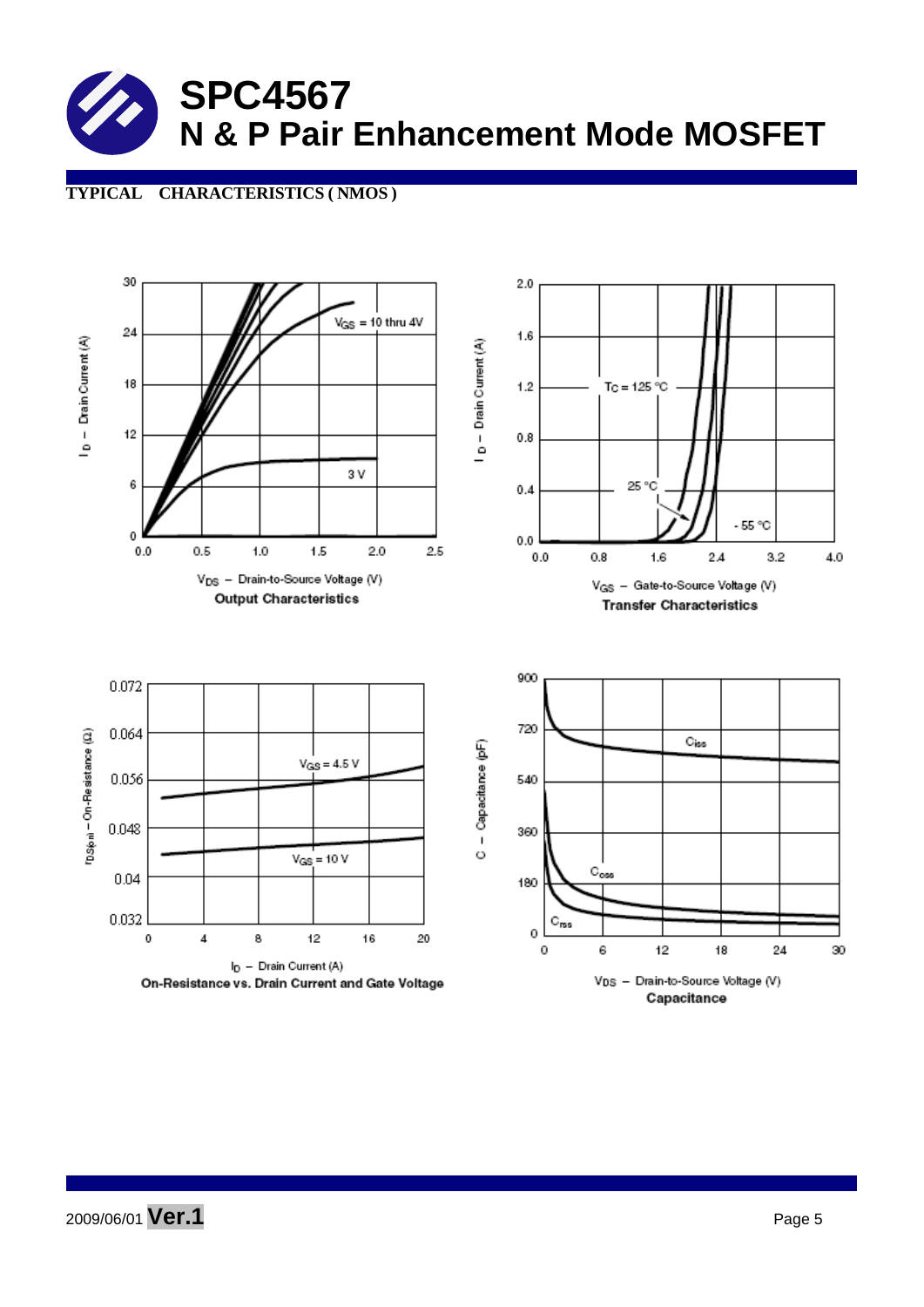## **TYPICAL CHARACTERISTICS ( NMOS )**



2009/06/01 **Ver.1** Page <sup>6</sup>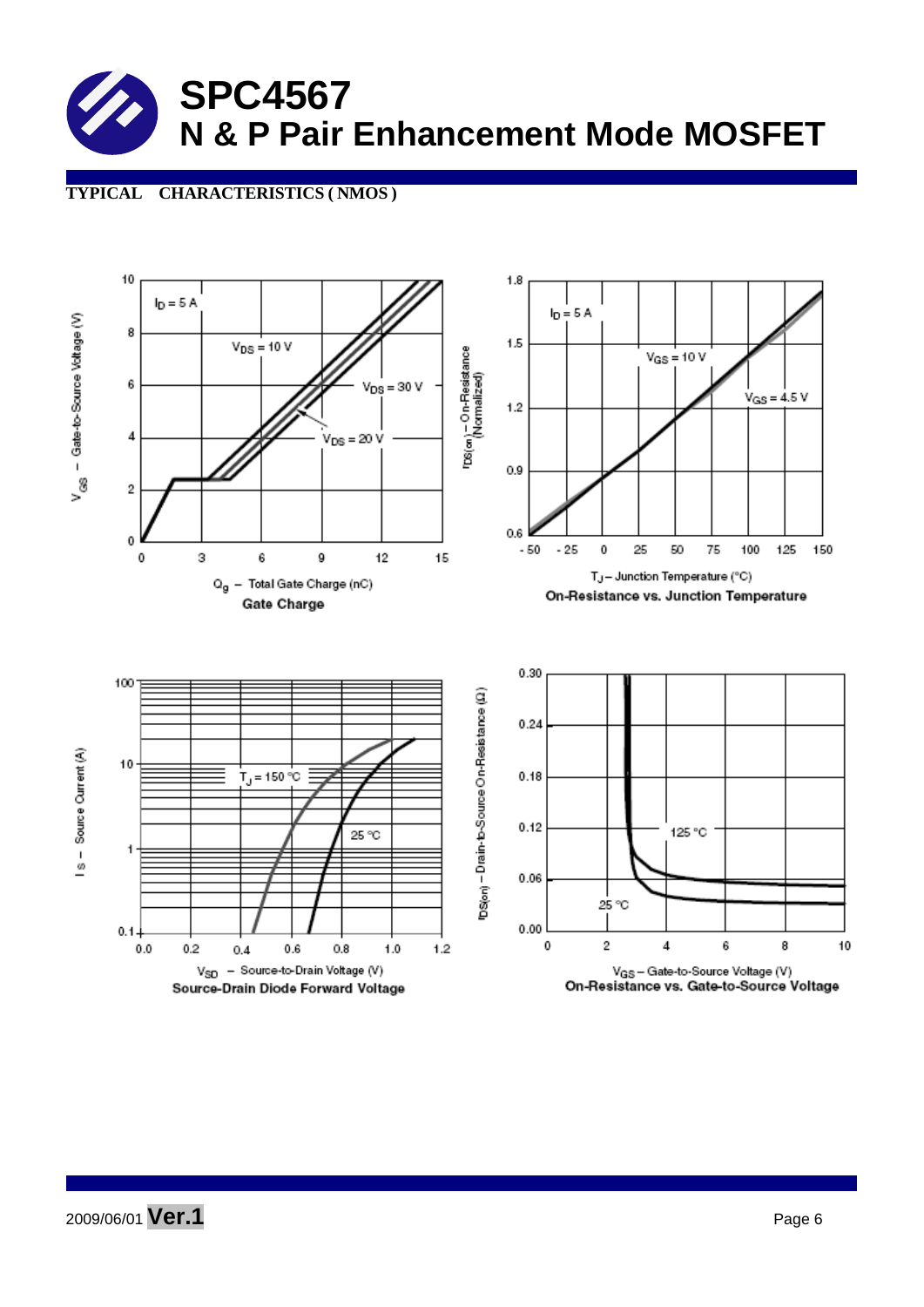## **TYPICAL CHARACTERISTICS ( NMOS )**

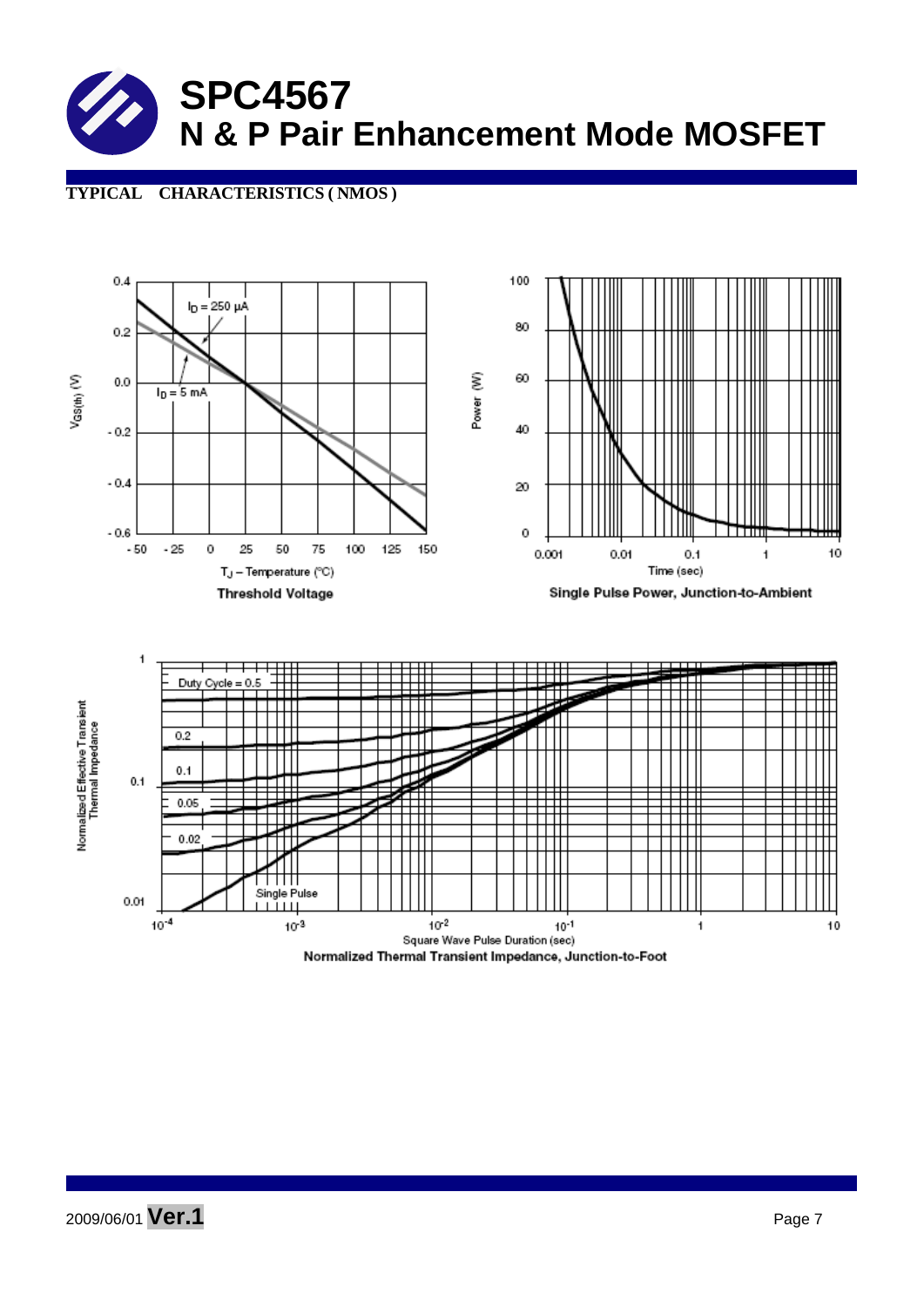## **TYPICAL CHARACTERISTICS ( PMOS )**

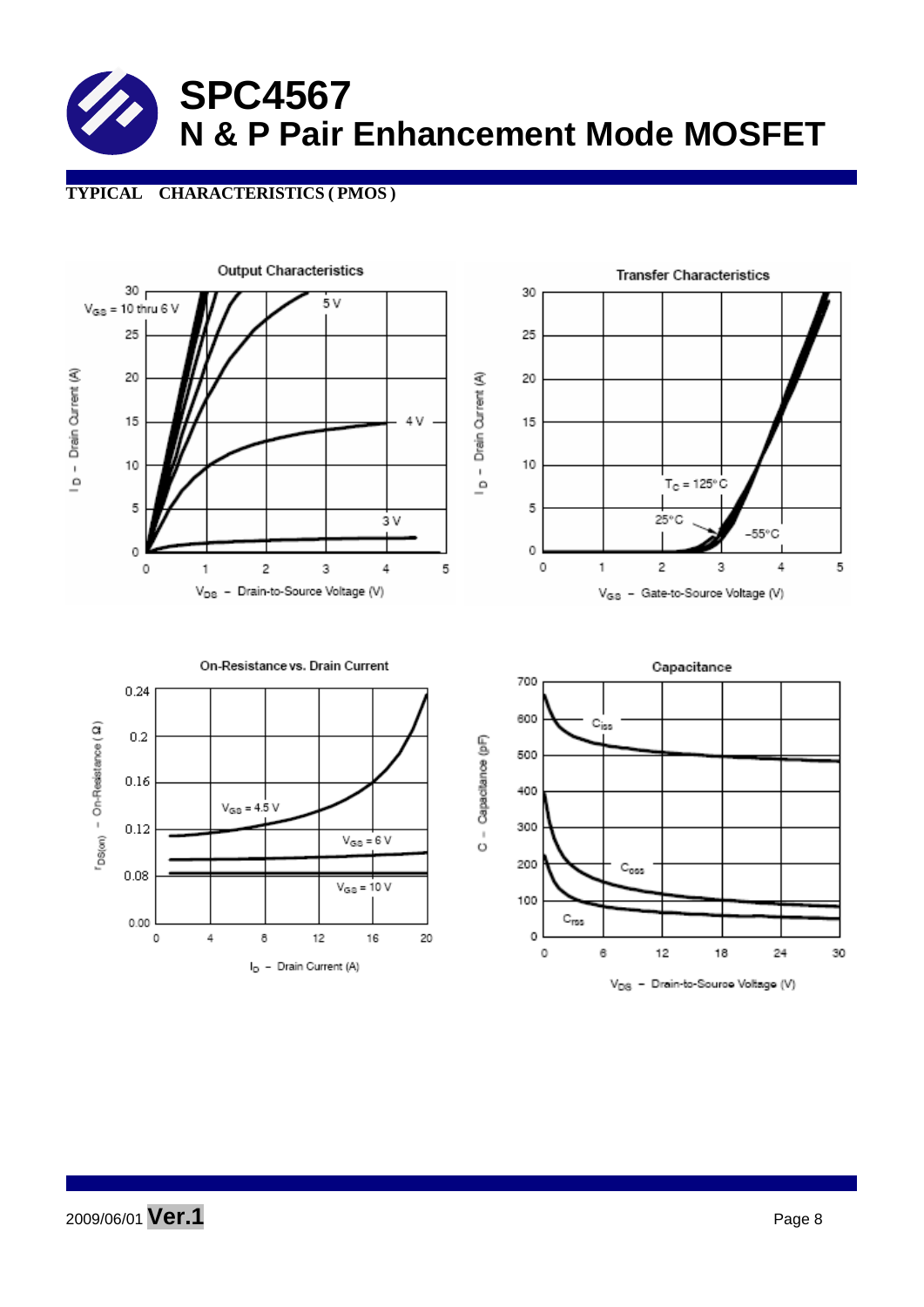## **TYPICAL CHARACTERISTICS ( PMOS )**



2009/06/01 **Ver.1** Page <sup>9</sup>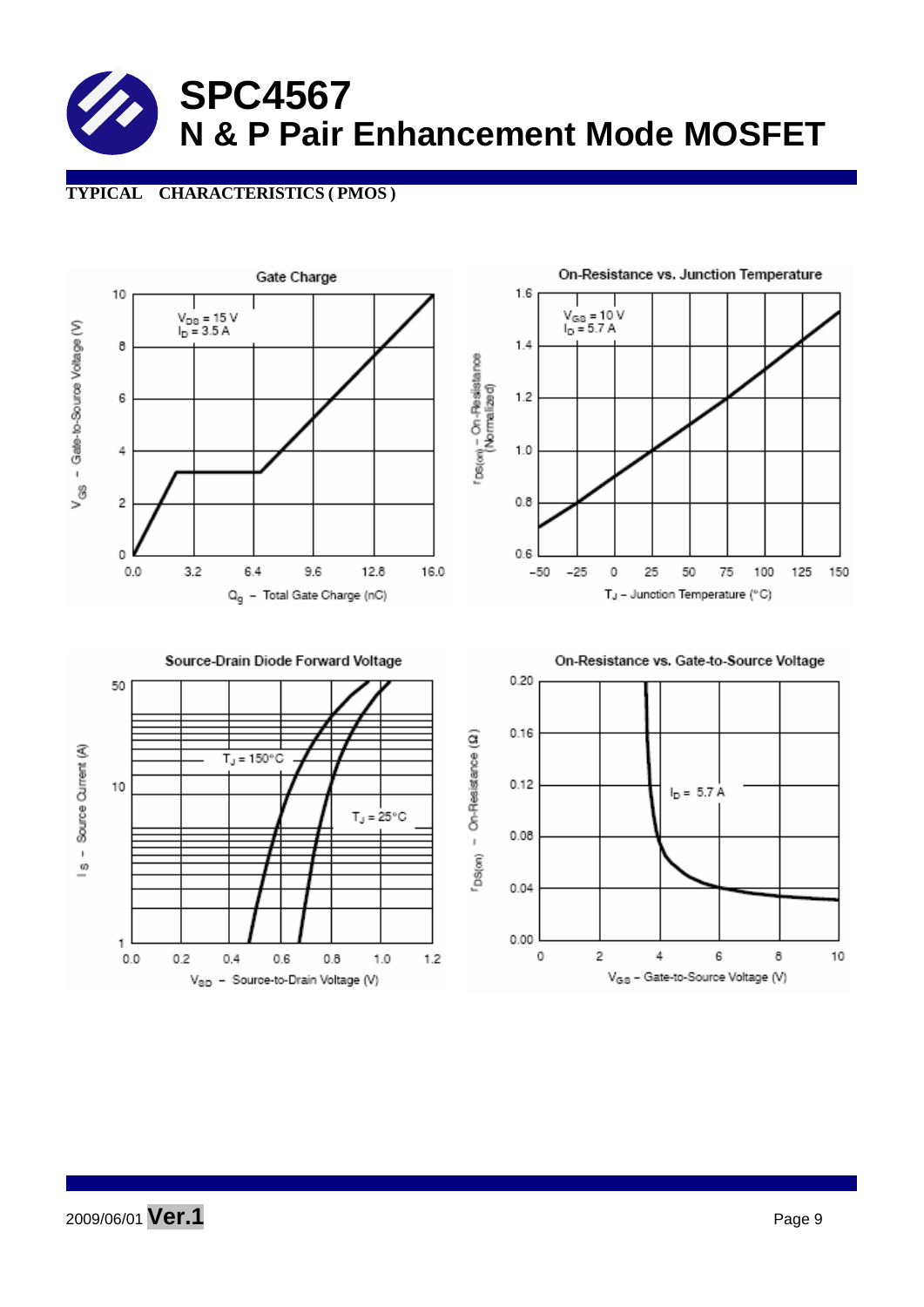## **TYPICAL CHARACTERISTICS ( PMOS )**



 $10^{-2}$ 

Square Wave Pulse Duration (sec)

 $10^{-1}$ 

 $\,1\,$ 

2009/06/01 **Ver.1** Page <sup>10</sup>

 $10^{-4}$ 

 $10^{-3}$ 

10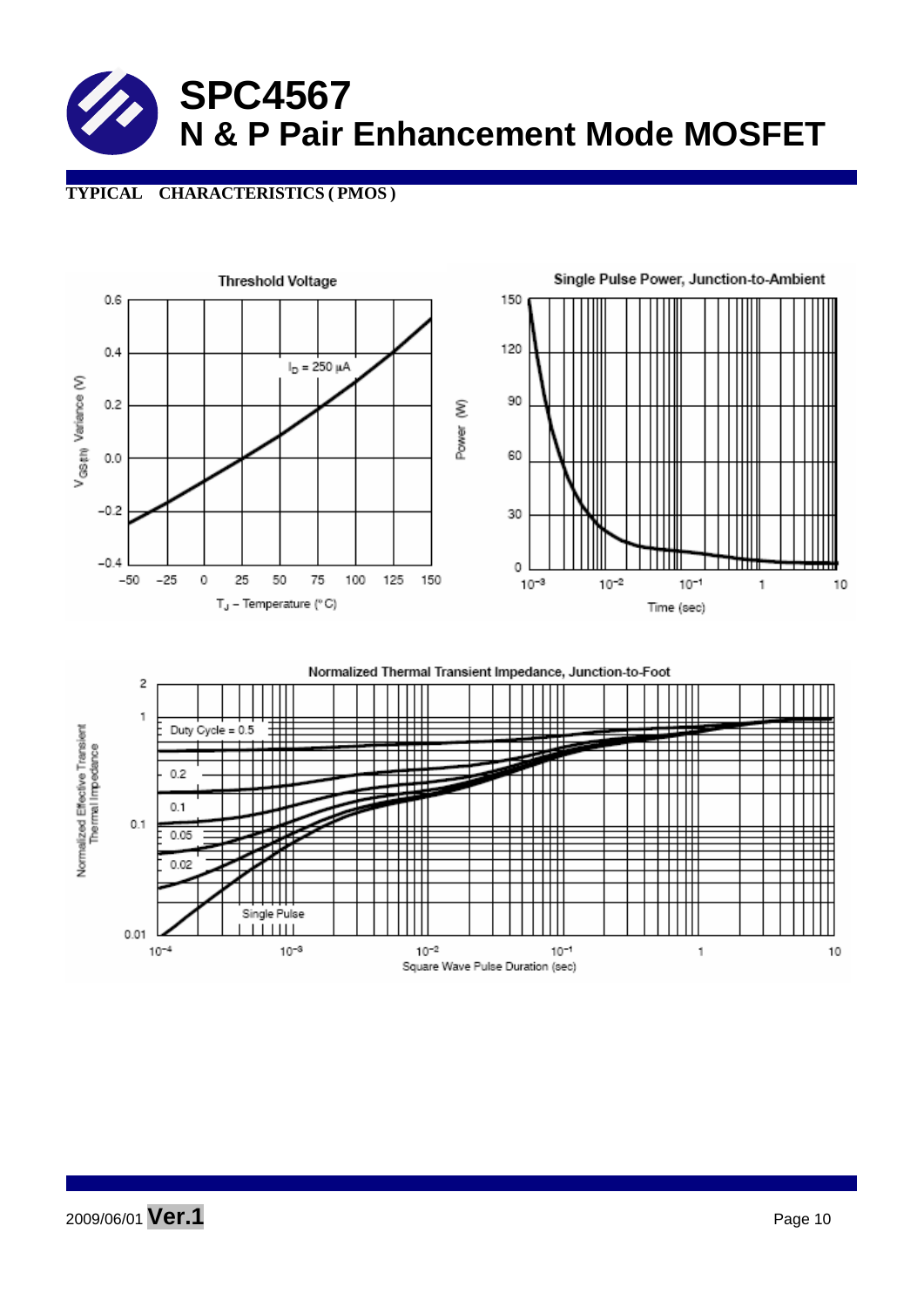#### **SOP- 8 PACKAGE OUTLINE**









|                | DIMENSIONS IN<br><b>MILLIMETERS</b> |      |       | DIMENSIONS IN<br><b>INCHES</b> |            |        |  |
|----------------|-------------------------------------|------|-------|--------------------------------|------------|--------|--|
| <b>SYMBOLS</b> | MIN                                 | NOM  | MAX   | MIN                            | <b>NOM</b> | MAX    |  |
| А              | 1.47                                | 1.60 | 1.73  | 0.058                          | 0.063      | 0.068  |  |
| A1             | 0.10                                |      | 0.25  | 0.004                          |            | 0.010  |  |
| A2             |                                     | 1.45 |       |                                | 0.057      |        |  |
| b              | 0.33                                | 0.41 | 0.51  | 0.013                          | 0.016      | 0.020  |  |
| С              | 0.19                                | 0.20 | 0.25  | 0.0075                         | 0.008      | 0.0098 |  |
| D              | 4.80                                | 4.85 | 4.95  | 0.189                          | 0.191      | 0.195  |  |
| E              | 5.80                                | 6.00 | 6.20  | 0.228                          | 0.236      | 0.244  |  |
| E1             | 3.80                                | 3.90 | 4.00  | 0.150                          | 0.154      | 0.157  |  |
| е              |                                     | 1.27 |       |                                | 0.050      |        |  |
|                | 0.38                                | 0.71 | 1.27  | 0.015                          | 0.028      | 0.050  |  |
| Δу             |                                     |      | 0.076 |                                |            | 0.003  |  |
| 0              | 0.                                  |      | 8.    | 0.                             |            | 8.     |  |